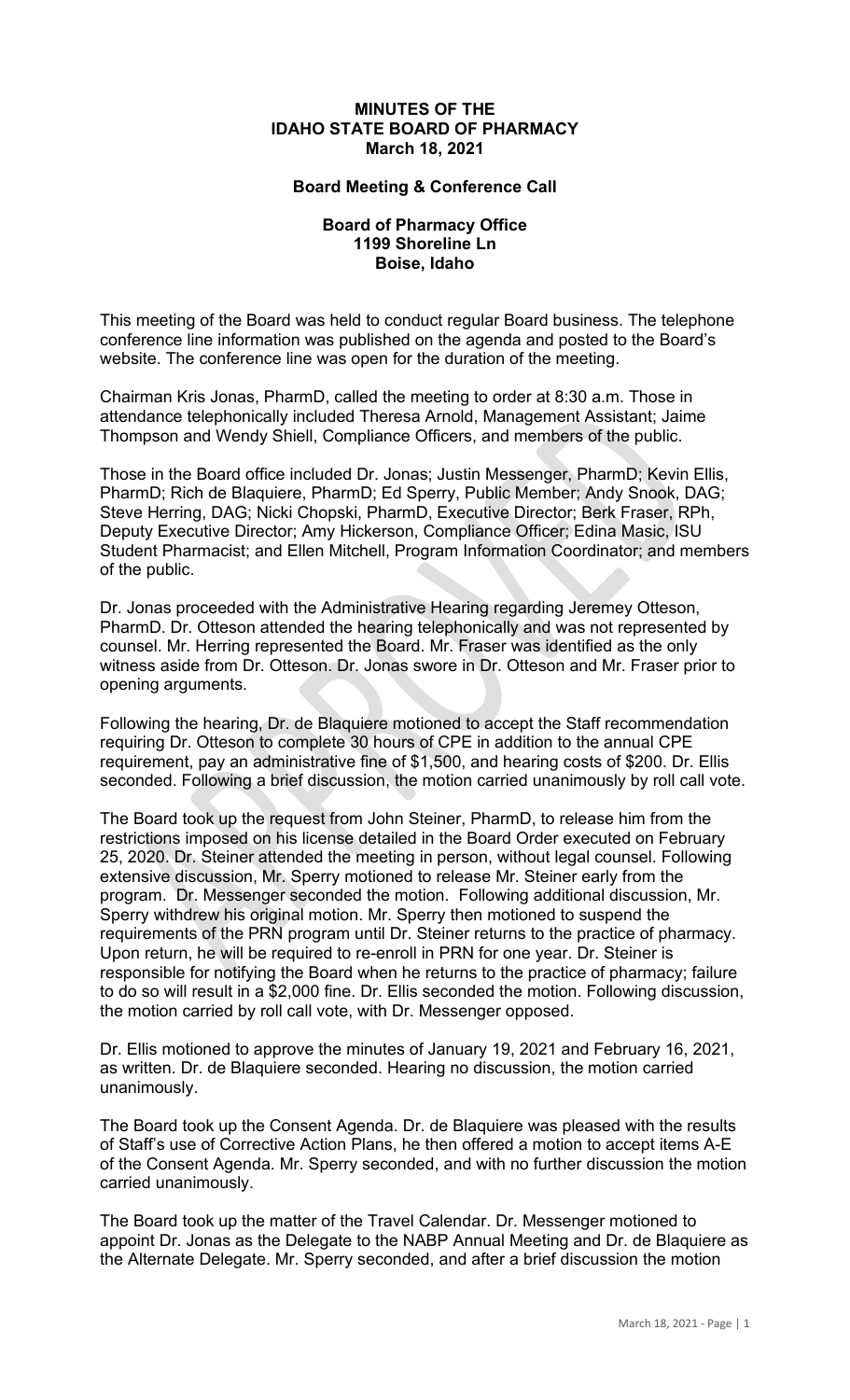carried unanimously. Dr. Ellis motioned to approve the Travel Calendar. Dr. de Blaquiere seconded, and without further discussion the motion carried unanimously.

The Board took up the matter of the Stipulation and Consent Orders. Dr. de Blaquiere motioned to approve Missoula Pharmacy Inc, and Michael Lee Oglesbay, DO. Dr. Ellis seconded, the motion. The Board discussed the matter at length. Dr. Messenger questioned if the penalty in the Oglesbay case should be higher. Mr. Sperry supported Dr. Messenger's viewpoint. Dr. Jonas called for the vote on the motion. Drs. de Blaquiere and Ellis voted in favor of the motion. Dr. Messenger and Mr.Sperry voted opposed. Dr Jonas broke the tie by voting in favor and the motion carried.

Following a brief discussion regarding Pure Vita Co, LLC, Dr. de Blaquiere motioned to approve the stipulation as written. Dr. Ellis seconded, and the motion carried unanimously.

Dr. Chopski expressed her appreciation of having a dedicated deputy attorney general over the last few months. She specifically wanted to recognize Mr. Herring and his work on the Board's continuing education audit cases. Dr. Jonas expressed the Board's satisfaction with the way the hearing went earlier and his work overall.

Dr. Chopski notified the Board there may be a need to expand the June meeting to two days. Following discussion, the Board added June 11th as the second day of the meeting, if necessary.

Following the lunch break the Board took up Board Discussions. Dr. Chopski notified the Board there has been a motion of appeal in the Chambers matter filed with the Supreme Court of Idaho. There has been no response from the court.

Mr. Fraser reviewed the updated report of the CE audit with the board. The topic will be on the next meeting agenda for discussion for the 2020 CE period.

Dr. Chopski updated the Board on the open investigator position, indicating the position will be posted soon.

Due to a technical difficulty the Mandatory Use Tool demo was delayed.

Dr. Jonas called for public comment. Dr. Jennifer Adams, ISU updated the Board that APhA is encouraging state boards to pursue multi-state licensure and continuity of care.

Tim Frost provided the Board with an update on the following bills:

- HB40 update to the Pharmacy Practice Act; has passed the legislature and has been signed by the governor.
- SB1017 has been signed by the governor.
- HB38 relating to the prescribing of controlled substances for telehealth; signed by the governor.
- HB39 relocates the PDMP to the Division level of DOPL; has been signed by the governor.
- Bills SB1024, SB1026, SB1056 related to DOPL are moving through the legislature.

Dr. Jonas called for public comment, none was offered.

Dr. Frost provided an update to the following non-agency bills:

• HB108 – Medical marijuana bill has not received a committee hearing.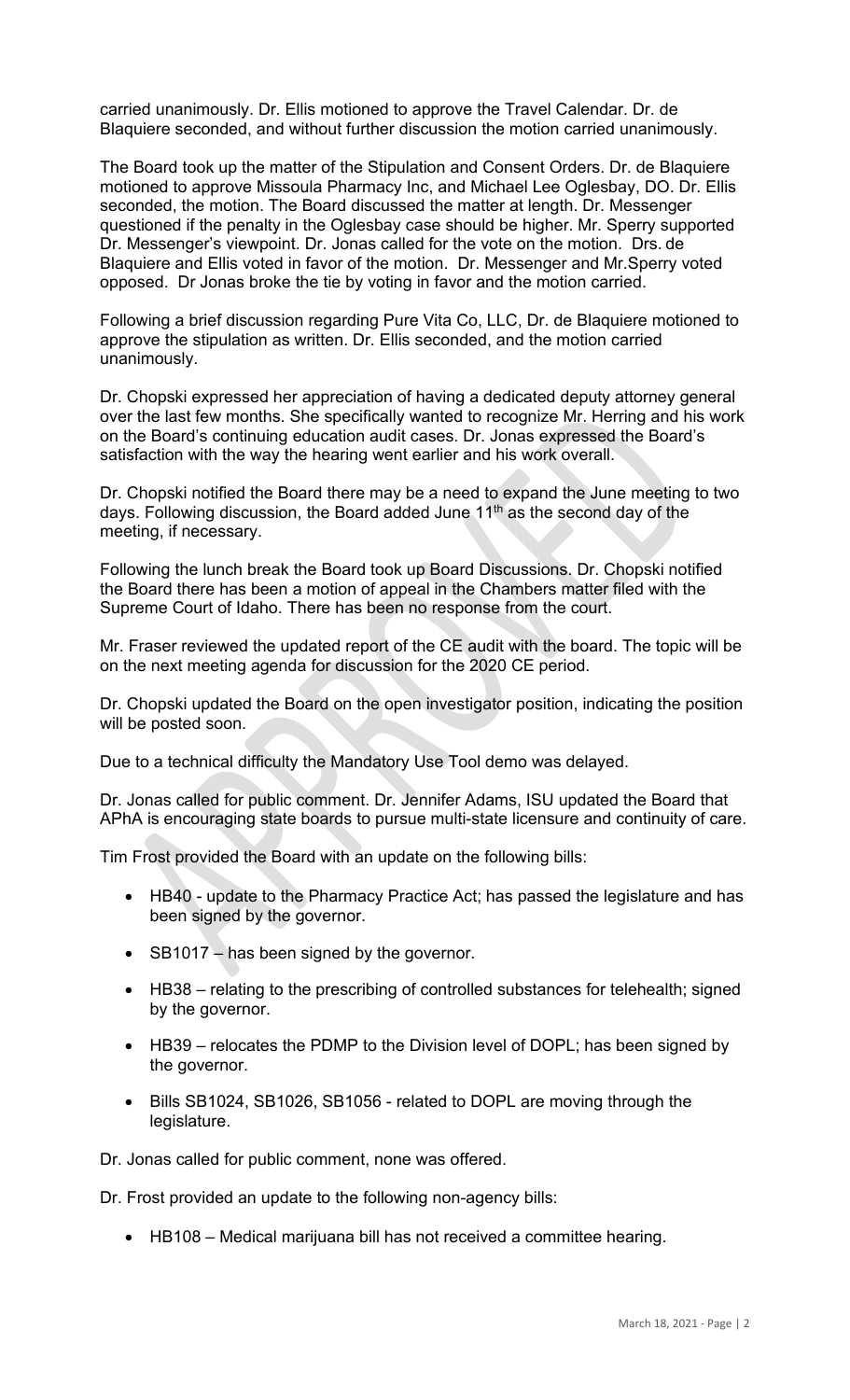- HB179 Relates to interstate telehealth and would make permanent changes that were made during COVID. – Still in process
- SB726 Virtual Care aims to change the name of telehealth to virtual care and create an advisory board. – Still in process
- SB1127 Patient Prescriber Relationship would make permanent changes made during the COVID-19 crisis. – Still in process
- SB1128 Naturopath Act would expand the licensure pathways. Still in process
- SB1084 Sunset review committee would review each board to determine necessity of each license covered by the practice acts. – Still in process
- HB126 Industrial Hemp would change the definition of marijuana allowing THC .03%.– Still in process
- HB208 related to Pharmacist prescribing striking the provision that previously required pharmacist independent prescribing in accordance with FDA approved indication. Passed the legislature and has been signed by the governor.
- The Board discussed strategic planning items for FY 2022 and will include action surrounding CPE, stockpiling of medications, expungement, and multi-state recognition of licenses.

Following Board discussion, Dr. Jonas called for public comment. None was offered.

With the technical difficulty resolved, Ellen Mitchell gave a short demonstration of the Mandatory Use Compliance Tool. The Board was appreciative of the information and is looking forward to future reports on prescriber compliance with Idaho Code 37-2722.

Dr. Frost presented possible Omnibus rule making language should the legislature adjourn without reauthorizing the administrative rules. Dr. Frost's goal as he prepared the Board's rules for this session was to remove redundancy, simplify and clarify. The legislature has indicated they do not want to be more restrictive than federal law, and do not want agencies to directly reference federal law. Each section discussed was in preparation for the zero-based regulation process the board will engage in as scheduled in accordance with Executive Order 2020-01.

Dr. Frost presented the language section by section as listed below pausing for Dr. Jonas to call for public comment between sections from both those in the room and those in attendance telephonically.

Dr. Frost started with:

- Rule 011.02. g-h, Language updates the definition to add specific services that are detailed further in rule.
- Rule 102.02-03 Changes related to reorganization of DOPL division

Dr. Jonas called for public comment, none was offered.

Dr. Frost continued offering no changes to rules 103-210. There was no public comment on these rules. Dr. Frost moved on to:

- Rule 213 Clean-up language to clarify
- Rule 220.01.b Strikes the educational requirement for technician registration. Of note, the board has permitted every appeal presented to them and given the home schooling during the pandemic the number of appeals is expected to rise. The board members had a lengthy discussion during which the point was raised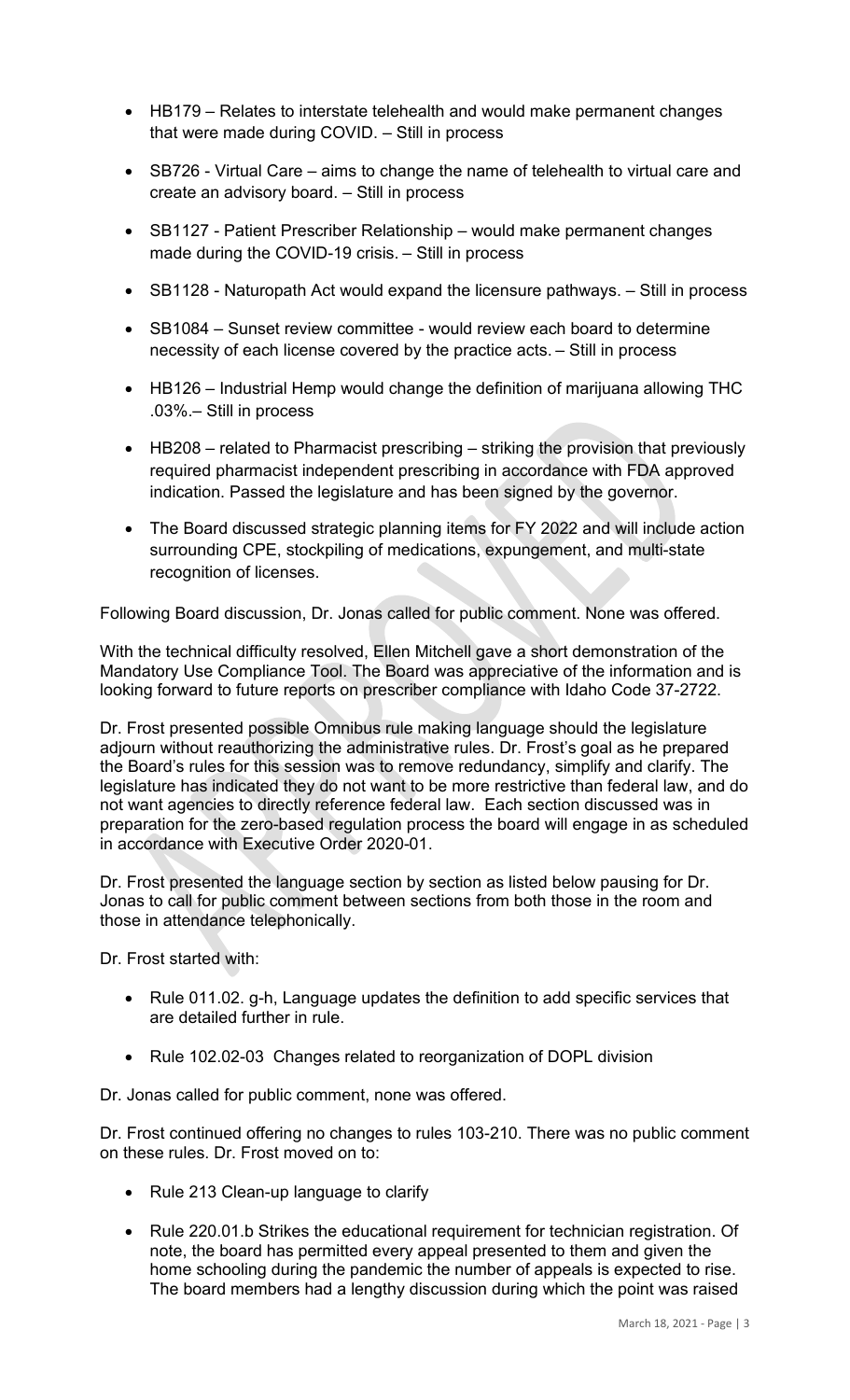that employers and certifying bodies have educational requirements in place already. Dr. Frost also offered that the board might consider an alternative option to keep the educational requirement but go with a single category of technician registration. This topic will be revisited as part of the zero-based regulatory review.

Following discussion by the board, Dr. Jonas called for public comment. Dr. Adams expressed her opposition to striking the educational requirements.

Dr. Frost continued; he offered no changes to rules 224-301. There was no public comment on these rules. Dr. Frost continued:

- Rule 302.01 Simplifying the surveillance rule and removing duplicative language and standard of care covered in Rule 300.03. During the discussion, Dr.de Blaquiere noted that "regularly monitored" would be going away with this change and therefore it is not completely duplicative language.
- Rule 302.02 Dr. de Blaquiere suggested that the "and" be changed to an "or" to match what is acceptable in community and mail order practice.
- Rule 302.03 While the language is not struck, Dr. Frost discussed with the Board the continuation of Controlled Substance Inventories in remote dispensing sites. Dr. Frost pointed out to the Board that during the upcoming zero-based regulation this rule will be scrutinized against the surrounding states. If Idaho is found to be more restrictive, the language will be challenged.

Dr. Jonas called for public comment, none was offered.

Dr. Frost offered no changes to rules 303-349. There was no public comment on these rules. Then Dr. Frost presented:

- Rule 350 Language removes duplication and simplifies the rule by consolidating into .07 and clarifies language in .08 to be consistent with statute.
- Rule 351 Consolidates a list into a sentence.

There was no public comment, despite Dr. Jonas calling for it.

Dr. Frost continued offering no changes to rules 400-402. There was no public comment on these rules. Next, he moved on to:

• Rule 403-404 Removes unnecessary language which is understood to be Standard of Care and adds "strength" to 403.b to allow for striking of 404.03 which is duplicative with 403.b and 404.05 combined.

No public comment was raised.

Dr. Frost continued offering no changes to rule 405. There was no public comment on this rule. Dr. Frost then presented the final edit for the rule chapter:

• Rule 406 Adding an inadvertently left out portion of federal language.

No public comment was brought forward for this rule or the remainder of the chapter.

Following the presentation of each topic with sufficient time provided for Board discussion and public comment, the Board returned to each section to take action:

- Rule 011.02. g-h, Dr. de Blaquiere motioned to approve as presented. Mr. Sperry seconded, and the motion carried unanimously.
- Rule 102.02-03. Dr. de Blaquiere motioned to approve as presented. Dr. Ellis seconded, and the motion carried unanimously.